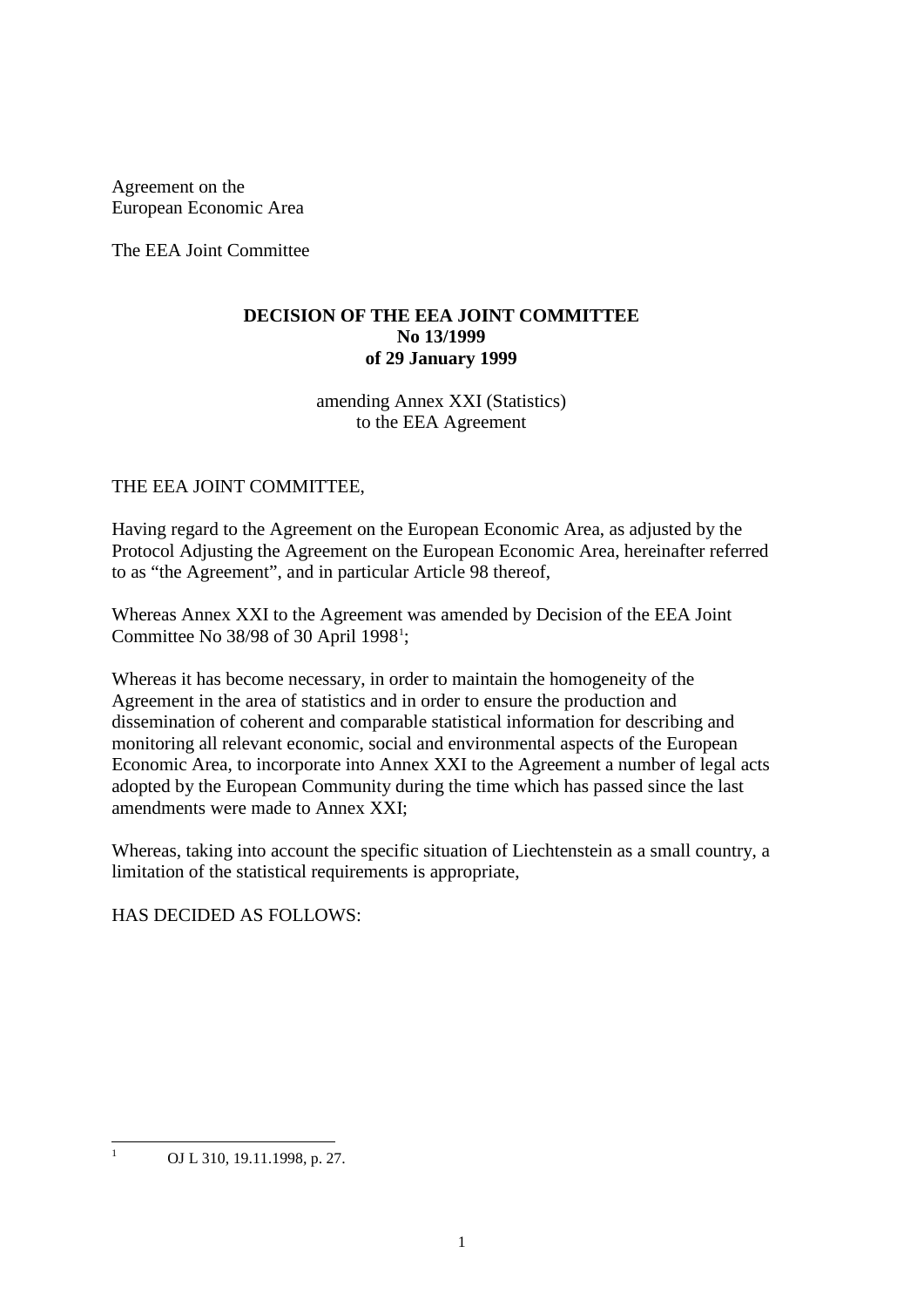#### Article 1

Annex XXI to the Agreement shall be amended as specified in the Annex to this Decision.

### Article 2

The texts of Council Regulation (EC, Euratom) No  $58/97^2$  $58/97^2$ , Council Regulation (EC) No 476/97<sup>[3](#page-1-0)</sup>, Commission Regulation (EC) No  $895/97<sup>4</sup>$  $895/97<sup>4</sup>$  $895/97<sup>4</sup>$ , Council Regulation (EC) No 322/97<sup>[5](#page-1-2)</sup>, Council Regulation (EC) No 23/97<sup>[6](#page-1-3)</sup>, Commission Decision 97/157/EC, Euratom<sup>[7](#page-1-4)</sup>, Commission Regulation (EC) No 1749/96<sup>[8](#page-1-5)</sup>, Commission Regulation (EC) No 2214/[9](#page-1-6)6<sup>9</sup>, Council Regulation (EC) No 2223/96<sup>[10](#page-1-7)</sup>, Commission Decision 97/178/EC, Euratom<sup>[11](#page-1-8)</sup>, Council Directive 96/16/EC<sup>[12](#page-1-9)</sup>, Commission Decision 97/80/ $\text{EC}^{13}$  $\text{EC}^{13}$  $\text{EC}^{13}$  and Council Regulation (EC) No 2467/96<sup>[14](#page-1-11)</sup> in the Icelandic and Norwegian languages, which are annexed to the respective language versions of this Decision, are authentic.

#### Article 3

This Decision shall enter into force on 30 January 1999 provided that all the notifications under Article 103(1) of the Agreement have been made to the EEA Joint Committee.

- 
- <span id="page-1-3"></span>
- <span id="page-1-5"></span><span id="page-1-4"></span>
- <span id="page-1-6"></span>
- <span id="page-1-7"></span>
- 0 1 14, 17.1.1997, p. 1.<br>
3 0 1 14, 17.1.1997, p. 1.<br>
4 0 1 128, 21.5.1997, p. 1.<br>
5 0 1 128, 22.2.1997, p. 1.<br>
5 0 1 128, 22.2.1997, p. 1.<br>
5 0 1 16, 10.1.1997, p. 1.<br>
7 0 1 16, 10.1.1997, p. 63.<br>
8 0 1 229, 10.9.1996, p.
- <span id="page-1-9"></span><span id="page-1-8"></span>
- <span id="page-1-10"></span>

<span id="page-1-1"></span><span id="page-1-0"></span>

<span id="page-1-2"></span>

<span id="page-1-11"></span>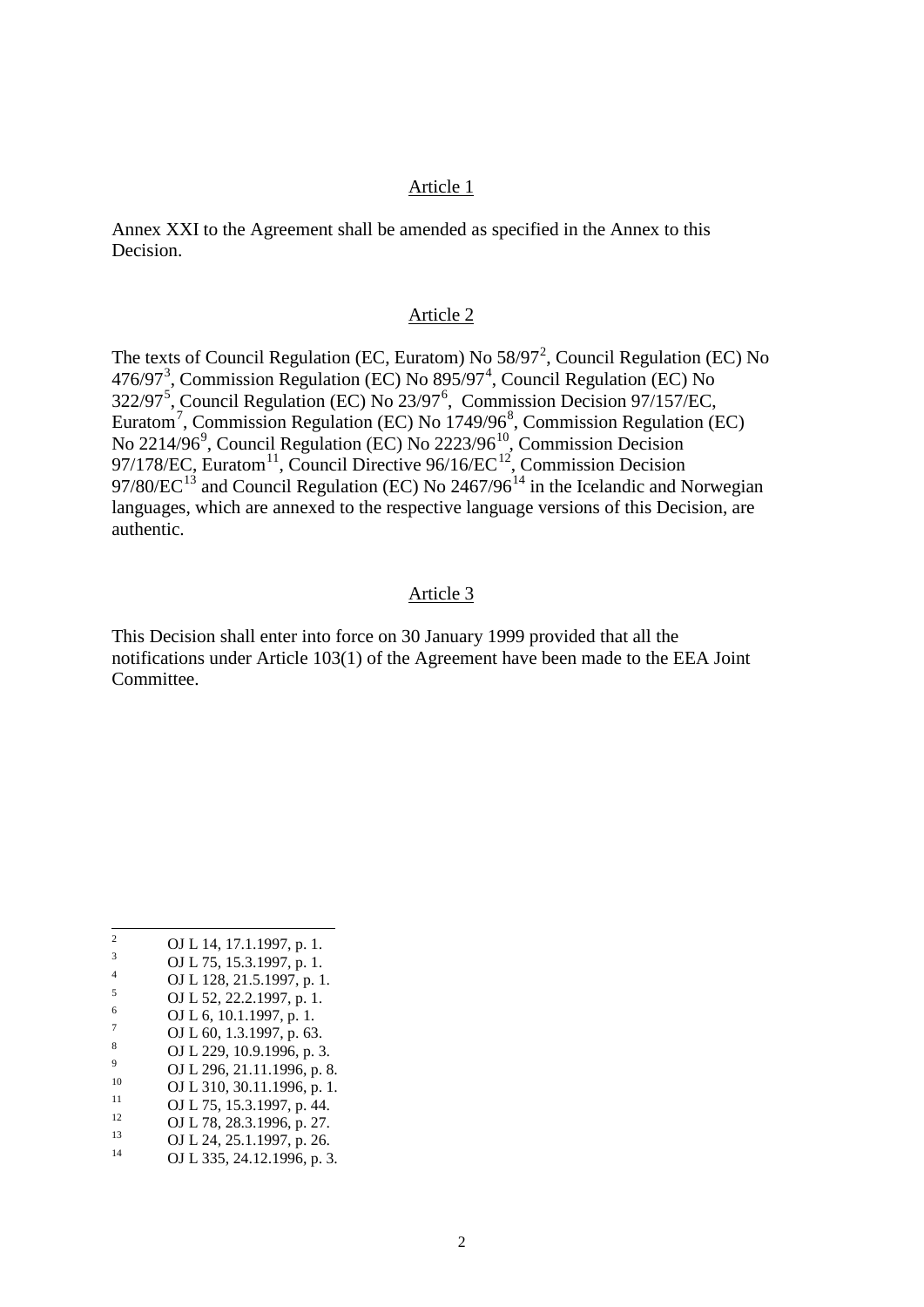# Article 4

This Decision shall be published in the EEA Section of, and in the EEA Supplement to, the *Official Journal of the European Communities*.

Done at Brussels, 29 January 1999.

For the EEA Joint Committee The President

............................. F. Barbaso

The Secretaries to the EEA Joint Committee

 $\overline{\phantom{a}}$ 

........................ ........................... G. Vik E. Gerner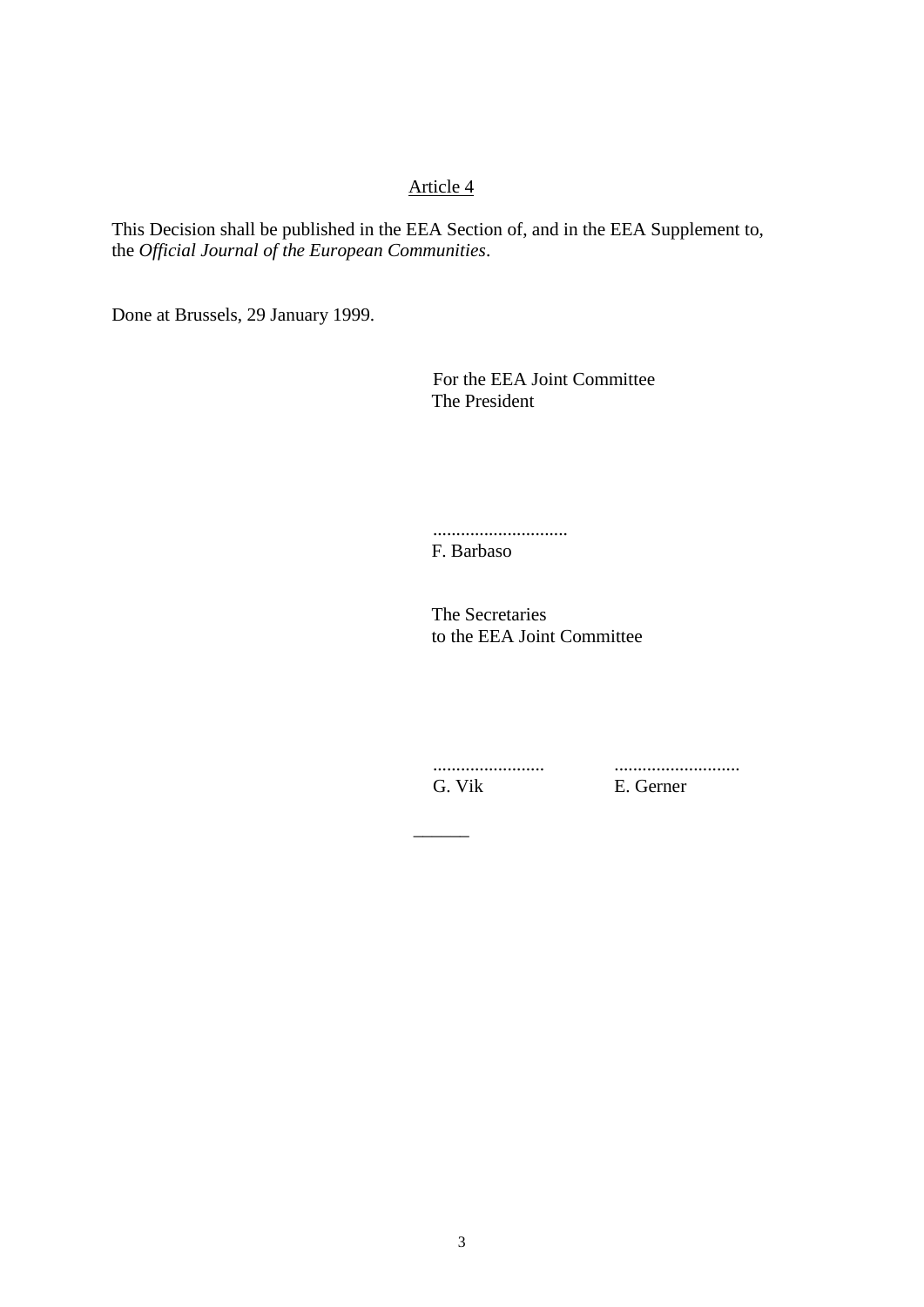### **ANNEX**

### **to Decision of the EEA Joint Committee No 13/1999**

Annex XXI (STATISTICS) to the EEA Agreement shall be amended as specified below.

#### A. BUSINESS STATISTICS

- 1. Point 1 (Council Directive 64/475/EEC) shall be replaced by the following:
	- "1. **397 R 0058:** Council Regulation (EC, Euratom) No 58/97 of 20 December 1996 concerning Structural Business Statistics (OJ L 14, 17.1.1997, p. 1).

The provisions of the Regulation shall, for the purposes of the present Agreement, be read with the following adaptations:

- (a) Iceland is exempted from transmitting the preliminary national results or estimates as required in the Annexes of this Regulation;
- (b) Iceland is exempted from utilising NACE REV 1 for the years 1995 and 1996; it shall supply data converted from ISIC 1968 instead;
- (c) Iceland is exempted from providing data regarding the following individual items:
	- (i) Annex 2, Section 4.3, yearly enterprise statistics: codes 12 13 0, 13 12 0, 13 13 1, 13 41 1, 15 12 0, 15 13 0, 15 31 0, 16 13 2, 18 12 0, 18 15 0, 18 16 0, 20 11 0.
	- (ii) Annex 2, Section 4.4, multi-yearly enterprise statistics: all items.
	- (iii) Annex 2, Section 7.2: breakdown by size classes as regards results before 1997;
- (d) the EFTA States shall not be bound by the regional breakdown of the data as required by this Regulation;
- (e) Liechtenstein is exempted from collecting the data required by this Regulation, except for the following variables regarding sections C to K and M to O of the statistical classification of economic activities in the European Community (NACE REV 1):
	- Number of enterprises (total),
	- Number of local units (total),
	- Number of persons employed (NACE REV 1, 3-digit level).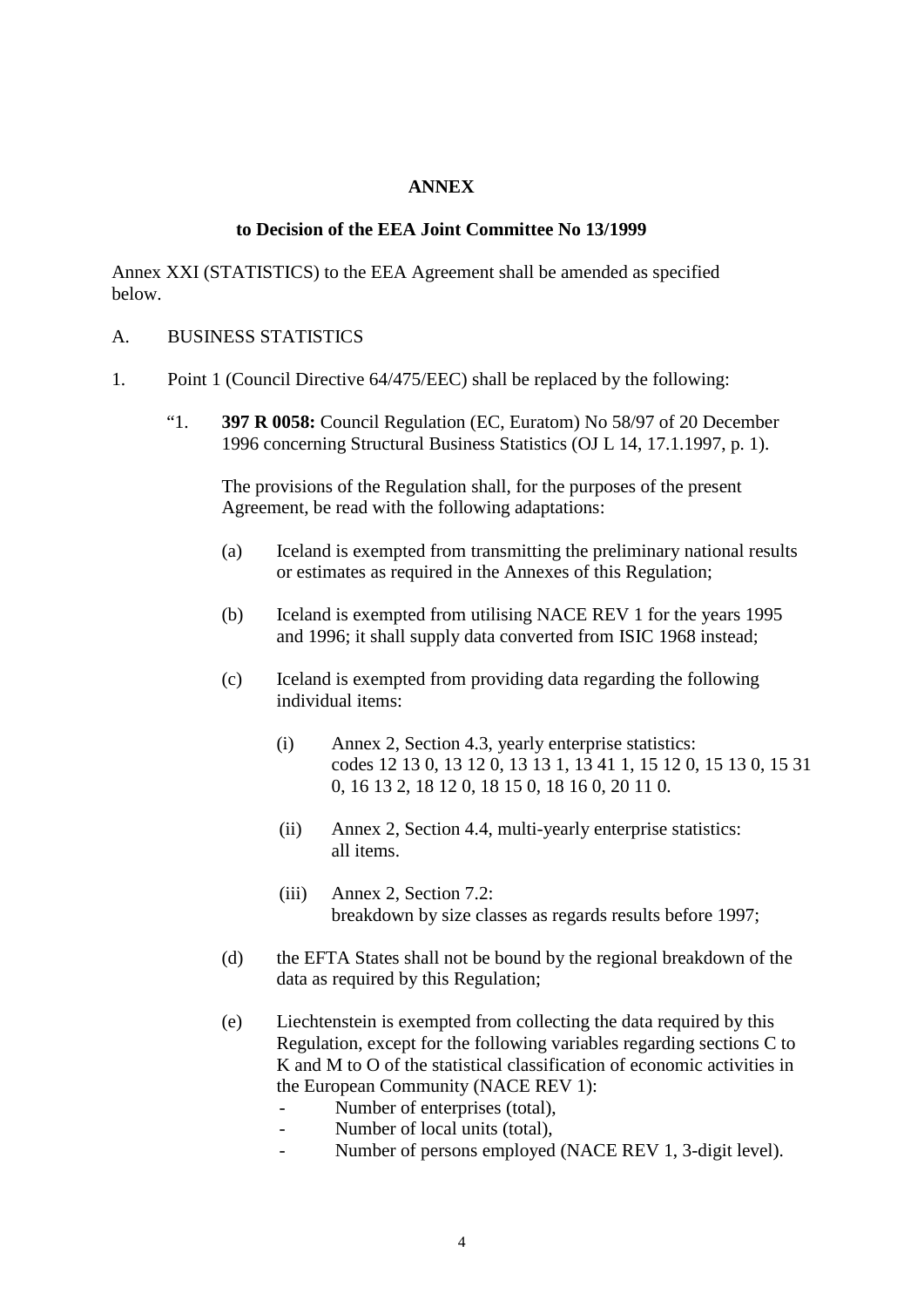It shall provide such variables annually, for the first time in 2000 for the year 1999."

- 2. The text of point 3 (Council Directive 72/221/EEC) shall be deleted.
- 3. In point 4b (Council Regulation (EEC) No 2186/93), the text of adaptation (b) shall be replaced by the following:

"Liechtenstein shall put into effect the measures necessary to comply with this Regulation by 1 January 2000."

- B. FOREIGN TRADE STATISTICS
- 1. The following shall be added in point 8 (Council Regulation (EC) No 1172/95):

", as amended by:

- **397 R 0476:** Council Regulation (EC) No 476/97 of 13 March 1997 (OJ L 75, 15.3.1997, p. 1)."
- 2. Point 9 (Commission Regulation (EC) No 68/96) shall be replaced by the following:
	- "9. **397 R 0895**: Commission Regulation (EC) No 895/97 of 20 May 1997 on the country nomenclature for the external trade statistics of the Community and statistics of trade between Member States (OJ L 128, 21.5.1997, p. 1)."

# C. STATISTICAL CONFIDENTIALITY

- 1. The heading "**STATISTICAL CONFIDENTIALITY**" after point 16 shall be replaced by "**STATISTICAL PRINCIPLES AND CONFIDENTIALITY**".
- 2. The following point shall be inserted after point 17 (Council Regulation (EEC) No 1588/90):
	- "17a. **397 R 0322:** Council Regulation (EC) No 322/97 of 17 February 1997 on Community Statistics (OJ No L 52, 22.2.1997, p. 1)."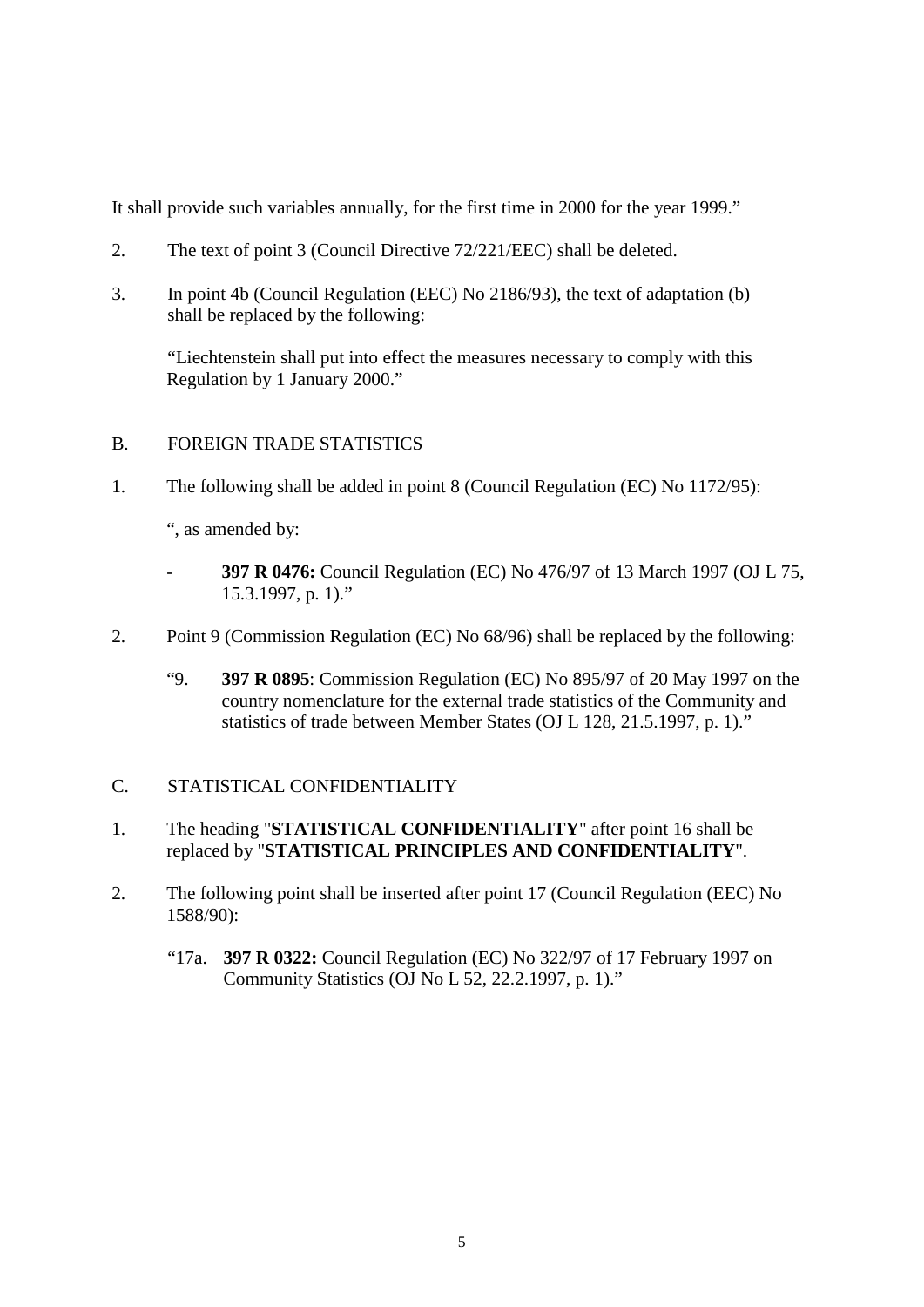### D. DEMOGRAPHICAL AND SOCIAL STATISTICS

The following point shall be inserted after point 18b (Council Regulation (EC) No 2744/95):

"18c. **397 R 0023:** Council Regulation (EC) No 23/97 of 20 December 1996 on statistics on the level and structure of labour costs (OJ L 6, 10.1.1997, p. 1).

The provisions of the Regulation shall, for the purposes of the present Agreement, be read with the following adaptations:

- (a) the EFTA States shall not be bound by the regional breakdown of the data as required by this Regulation;
- (b) Liechtenstein is exempted from collecting the data required by this Regulation;
- (c) the following shall be added in point I of the Annex after "For Sweden: … year.":

"For Iceland: the 1997 financial year on the condition of providing estimates for the 1996 reference year;

(d) the following shall be added in point II of the Annex after "6. For Austria: … section I." :

"7. For Iceland: sections H, J, K."."

#### E. ECONOMIC STATISTICS

- 1. The following indent shall be added in point 19 (Council Directive 89/130/EEC):
	- "- **397 D 0157:** Commission Decision 97/157/EC, Euratom of 12 February 1997 (OJ L 60, 1.3.1997, p. 63)."
- 2. The following shall be inserted after point 19a (Council Regulation (EC) No 2494/95):
	- "19b. **396 R 1749:** Commission Regulation (EC) No 1749/96 of 9 September 1996 on initial implementing measures for Council Regulation (EC) No 2494/95 concerning harmonised indices of consumer prices (OJ L 229, 10.9.1996, p. 3).
	- 19c. **396 R 2214:** Commission Regulation (EC) No 2214/96 of 20 November 1996 concerning harmonised indices of consumer prices: transmission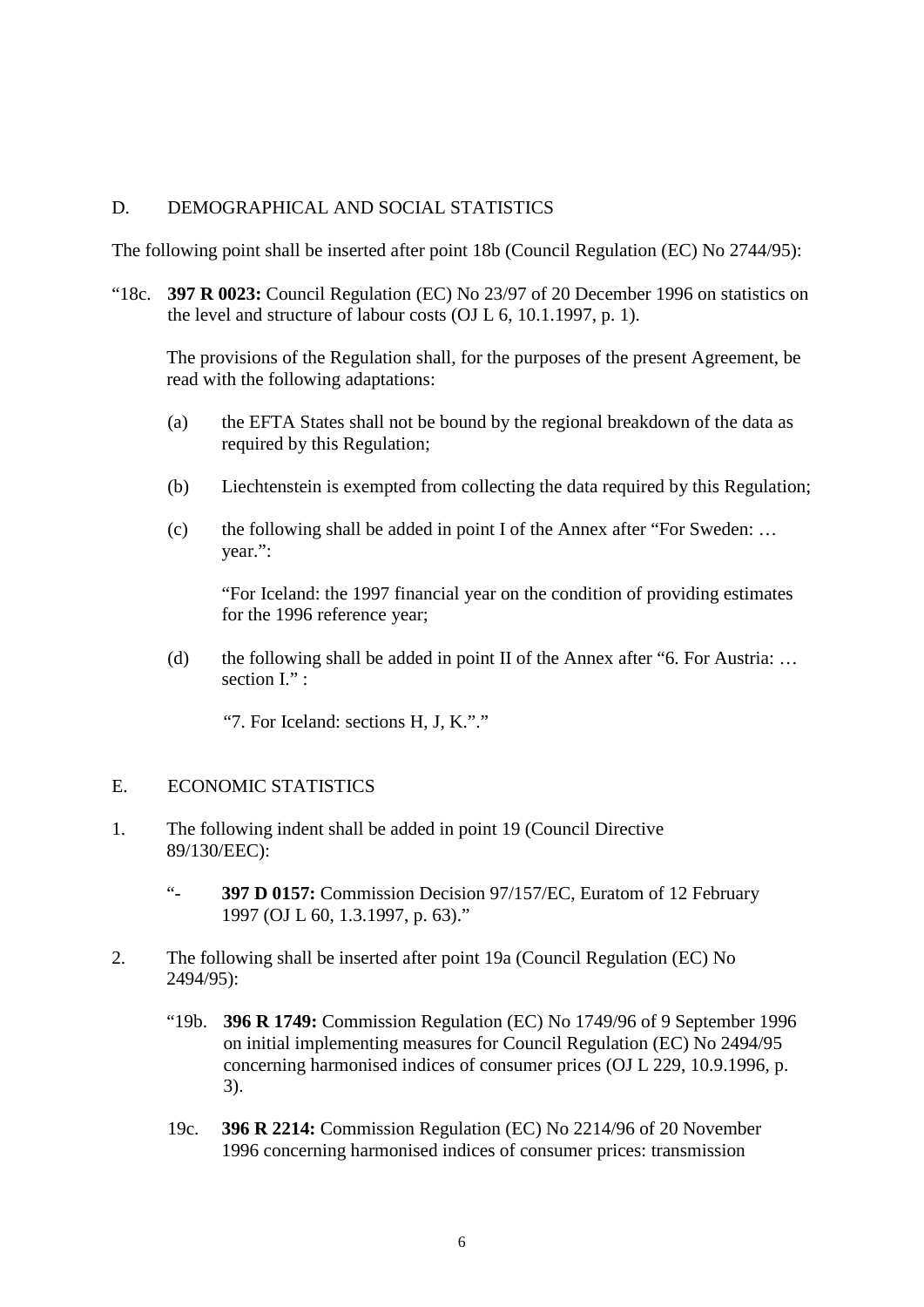and dissemination of sub-indices of the HICP (OJ L 296, 21.11.1996, p. 8).

19d. **396 R 2223:** Council Regulation (EC) No 2223/96 of 25 June 1996 on the European system of national and regional accounts in the Community (OJ L 310, 30.11.1996, p. 1).

The provisions of the Regulation shall, for the purposes of the present Agreement, be read with the following adaptations:

- (a) the EFTA States shall not be bound by the regional breakdown of the data as required by this Regulation;
- (b) this Regulation shall not apply to Liechtenstein;
- (c) Iceland is exempted from utilising NACE REV 1 for the years 1995 and 1996; it shall supply data converted from ISIC 1968 instead;
- (d) in Annex B, Derogations concerning the tables to be supplied in the framework of the questionnaire 'ESA-95' by country, the following shall be added after point 14 (United Kingdom):

"15. ICELAND

#### 15.1 **Derogations for tables**

| Tab            | Table                        | Derogation                    | Until |
|----------------|------------------------------|-------------------------------|-------|
| le             |                              |                               |       |
| N <sub>0</sub> |                              |                               |       |
| $\mathbf{1}$   | Main aggregates<br>quarterly | Backward calculations         | 2005  |
| 3              | Tables by industry           | Delay: $t + 18$ months        | 2005  |
|                |                              | Backward calculations: 70-    |       |
|                |                              | 72 not to be recalculated     |       |
|                |                              | NACE REV 1 from 1997          |       |
|                |                              | onwards. Earlier years        |       |
|                |                              | based on conversion from      |       |
|                |                              | <b>ISIC 1968</b>              |       |
| 8              | Non-financial accounts       | <b>Backward calculations:</b> | 2005  |
|                | by sector                    | year 1995 not to be           |       |
|                |                              | supplied                      |       |
| 12             | Tables by industry and       | No regional accounts or       | 2005  |
|                | by region                    | breakdown                     |       |
| 13             | Household accounts by        | No regional accounts or       | 2005  |
|                | regions                      | breakdown                     |       |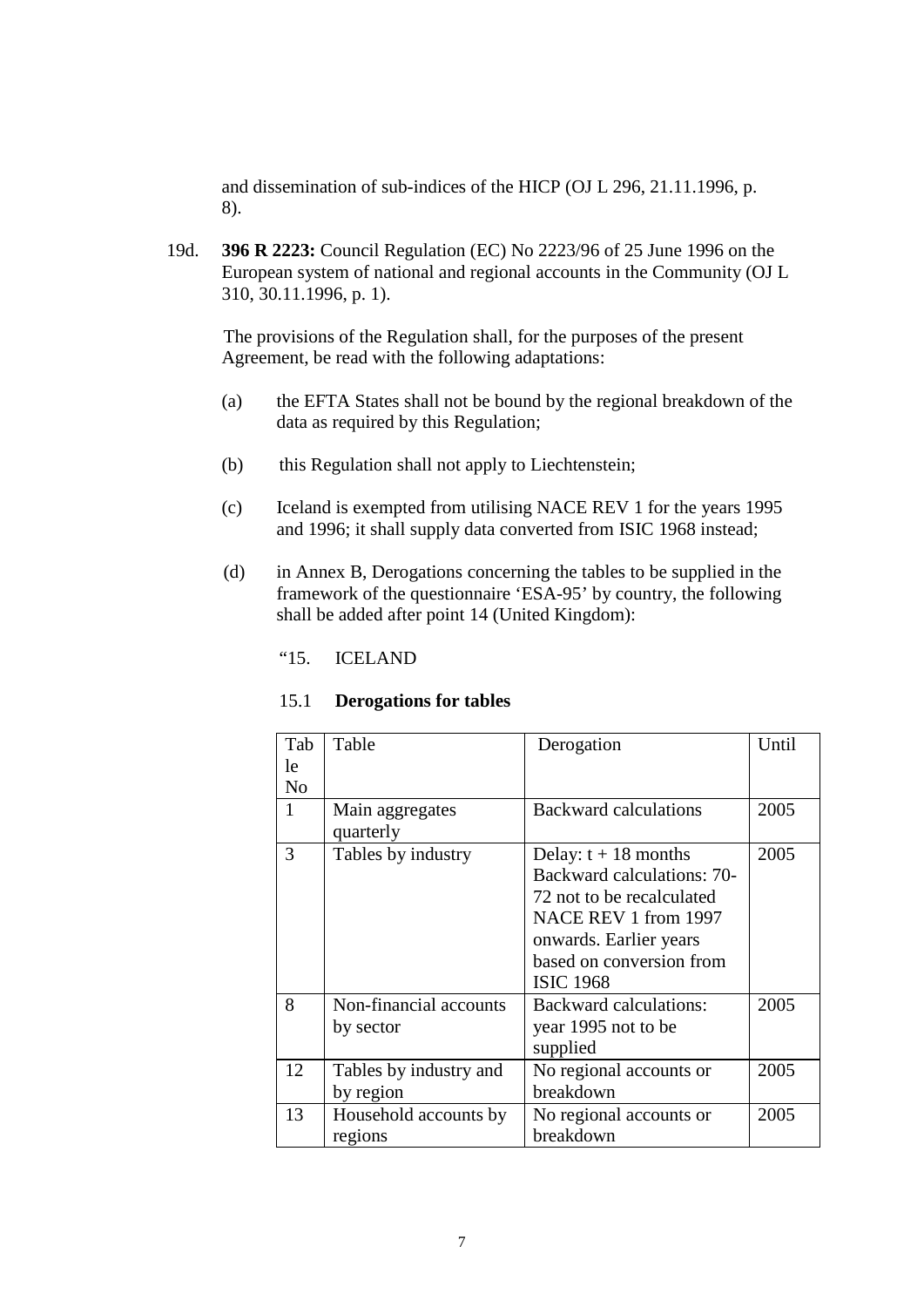| Use tables of            |                                                                                                                                                                                                                                                                                                       |                                                                         |
|--------------------------|-------------------------------------------------------------------------------------------------------------------------------------------------------------------------------------------------------------------------------------------------------------------------------------------------------|-------------------------------------------------------------------------|
| purchasers' prices, A60  |                                                                                                                                                                                                                                                                                                       |                                                                         |
| x P60                    |                                                                                                                                                                                                                                                                                                       |                                                                         |
| Symmetric input-output   |                                                                                                                                                                                                                                                                                                       |                                                                         |
|                          |                                                                                                                                                                                                                                                                                                       |                                                                         |
| P60 x P 60, five yearly  |                                                                                                                                                                                                                                                                                                       |                                                                         |
| Symmetric input-output   |                                                                                                                                                                                                                                                                                                       |                                                                         |
| table for domestic       |                                                                                                                                                                                                                                                                                                       |                                                                         |
| output at basic prices,  |                                                                                                                                                                                                                                                                                                       |                                                                         |
| P60 x P60, five yearly   |                                                                                                                                                                                                                                                                                                       |                                                                         |
| Symmetric input-output   |                                                                                                                                                                                                                                                                                                       |                                                                         |
| table for imports at     |                                                                                                                                                                                                                                                                                                       |                                                                         |
| basic prices, P60 x P60, |                                                                                                                                                                                                                                                                                                       |                                                                         |
| five yearly              |                                                                                                                                                                                                                                                                                                       |                                                                         |
| Cross classification of  | No breakdown by industry                                                                                                                                                                                                                                                                              | 2005                                                                    |
|                          |                                                                                                                                                                                                                                                                                                       |                                                                         |
|                          |                                                                                                                                                                                                                                                                                                       |                                                                         |
|                          |                                                                                                                                                                                                                                                                                                       |                                                                         |
| Cross classifications of |                                                                                                                                                                                                                                                                                                       | 2005"                                                                   |
|                          |                                                                                                                                                                                                                                                                                                       |                                                                         |
|                          |                                                                                                                                                                                                                                                                                                       |                                                                         |
|                          |                                                                                                                                                                                                                                                                                                       |                                                                         |
|                          |                                                                                                                                                                                                                                                                                                       |                                                                         |
|                          | Supply table at basic<br>prices including<br>transformations into<br>purchasers' prices, A60<br>x P60<br>table at basic prices,<br>fixed assets by industry<br>and by product, P31 x<br>P13, five yearly<br>gross fixed capital<br>formation by industry<br>and by product, P31 x<br>P60, five yearly | No breakdown by product<br>Breakdown industry by<br>NACE REV 1, 2-digit |

19e. **397 D 0178:** Commission Decision 97/178/EC, Euratom of 10 February 1997 on the definition of a methodology for the transition between the European System of National and Regional Accounts in the Community (ESA 95) and the European System of Integrated Economic Accounts (ESA second edition) (OJ L 75, 15.3.1997, p. 44)."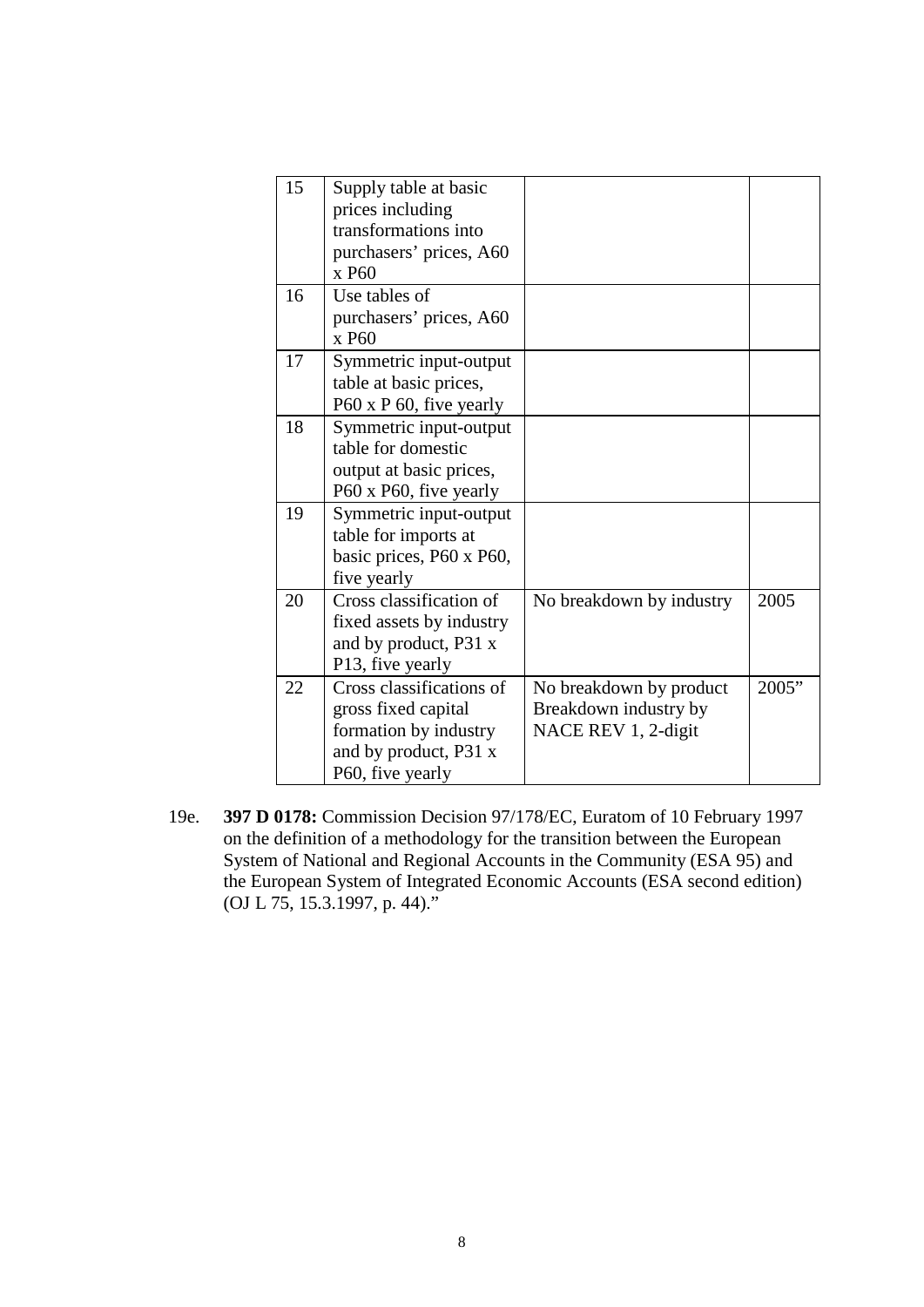### F. AGRICULTURAL STATISTICS

- 1. Point 21 (Council Directive 72/280/EEC) shall be replaced by the following:
	- "21. **396 L 0016:** Council Directive 96/16/EC of 19 March 1996 on statistical Surveys of milk and milk products (OJ L 78, 28.3.1996, p. 27).

The provisions of the Directive shall, for the purposes of the present Agreement, be read with the following adaptations:

- (a) Liechtenstein is exempted from collecting the data required by this Directive;
- (b) Iceland and Norway are exempted from supplying data on home consumption of milk provided for in Article 1(2)."
- 2. Point 22 (Commission Decision 72/356/EEC) shall be replaced by the following:
	- "22. **397 D 0080:** Commission Decision 97/80/EC of 18 December 1996 laying down provisions for the implementation of Council Directive 96/16/EC on statistical surveys of milk and milk products (OJ L 24, 25.1.1997, p. 26).

The provisions of the Decision shall, for the purposes of the present Agreement, be read with the following adaptation:

Liechtenstein is exempted from collecting the data required by this Decision."

- 3. In point 23 (Council Regulation (EEC) No 571/88), the following indent shall be added:
	- "- **396 R 2467:** Council Regulation (EC) No 2467/96 of 17 December 1996 (OJ L 335, 24.12.1996, p. 3)."
- 4. In point 23 (Council Regulation (EEC) No 571/88), the adaptations shall be amended as follows:
	- (i) the text of adaptation (a) shall be replaced by the following:

"in Article 4, the text beginning with "and insofar as they are important locally …" until "… the particular technical economic guidelines within the meaning of the same Decision" is not applicable;";

. (ii) the text of adaptation (c) shall be deleted;